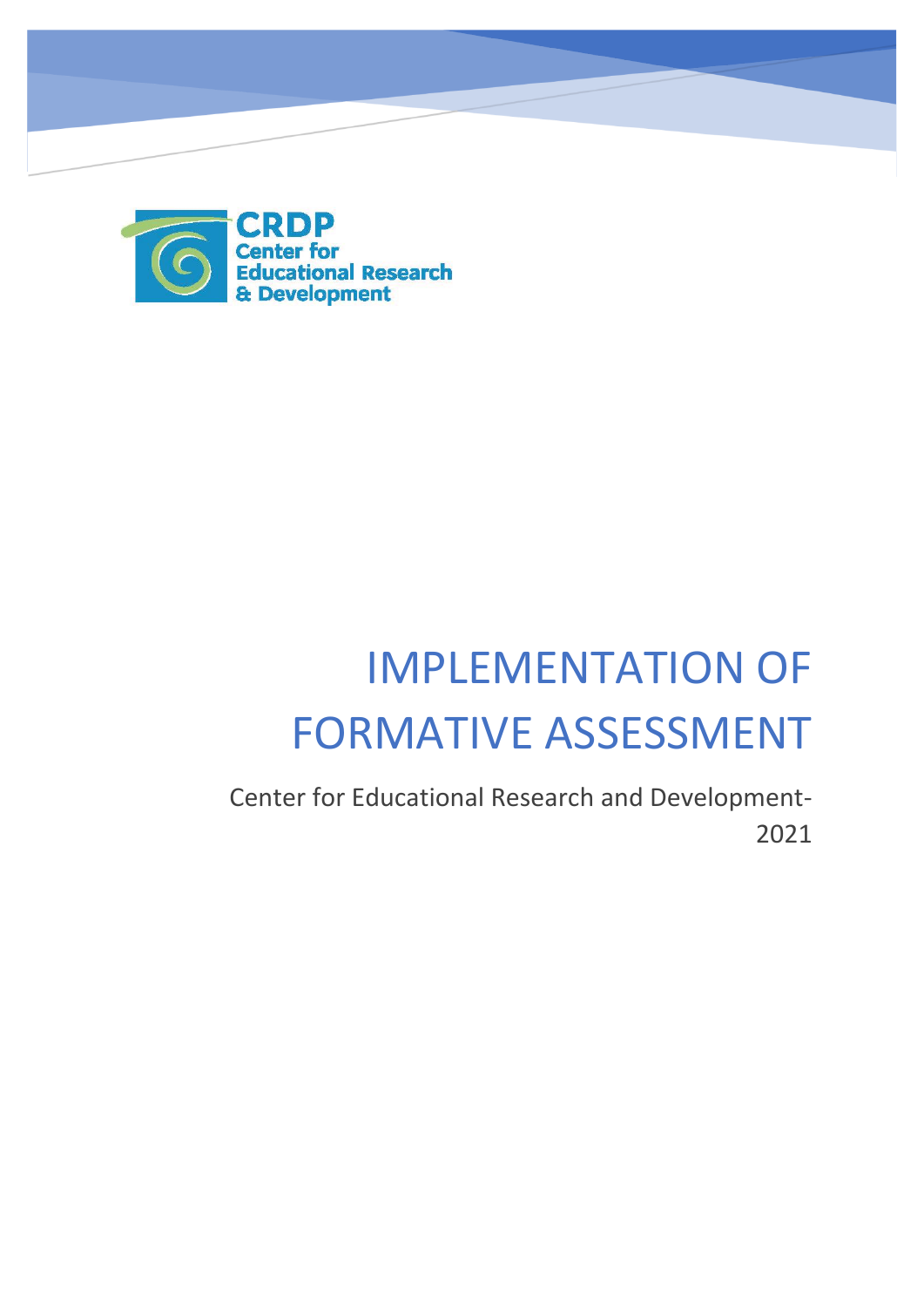## Contents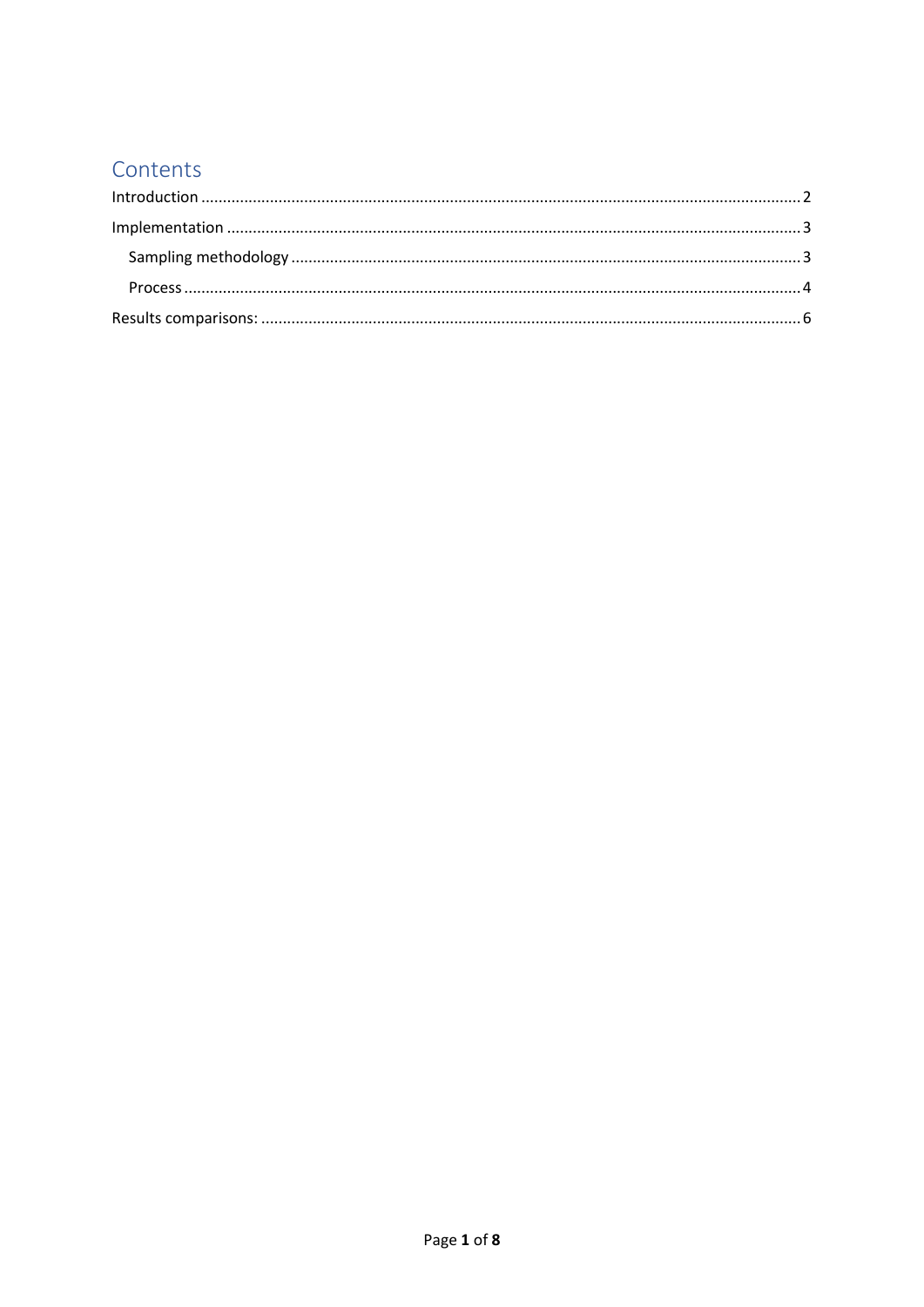#### <span id="page-2-0"></span>Introduction

In Lebanon, there has been great progress in reaching increased enrollment in schools, especially in primary education. It is worth noting that, in the academic year 2015-2016, enrollment in public education increased 11 000 students than the previous year. The Center of Education for Research and Development in Lebanon (CERD) and the General Directorate of Education are assiduous in delivering quality education services and learning environments throughout the continuum of formal or non-formal schooling pathways to ensure meaningful and grade-appropriate learning for children and youth. In this sense, interventions are continuously designed to meet this goal. (United Nations, 2017)

The S2R2 program will help expand access to schools for all children in Lebanon, with an increased focus on improving the quality and inclusiveness of the teaching and learning environment, and on strengthening the national education system, its policies, planning, and monitoring capacities. S2R2 strongly focuses on the quality of education. MEHE is committed to improving the curriculum, as well as the quality of teaching, the learning environment, and learning materials. MEHE's initiatives will include formative assessments at schools; student support program; the provision of psychosocial and academic counselors to give teachers and schools guidance on performance (World bank, 2016). CERD, under the tutelage of the Minister of Education, is responsible for informing and supporting improvements in education quality through, among other tasks, conducting educational research and national educational statistics, reforming the national curriculum, strategic planning nationwide, and providing in-service training to education staff.

Mehe is committed to reforms that will develop a modern, effective and coherent school system in Lebanon and CERD is working on a new curriculum framework. A key part of these reforms is introducing a National Student Learning Assessment Framework (NSLAF). The NSLAF sets out a plan to provide a coherent framework of assessment of students in Lebanon (CERD, 2020) one of the main parts of the NSLAF targeted the formative assessment and its important role in education.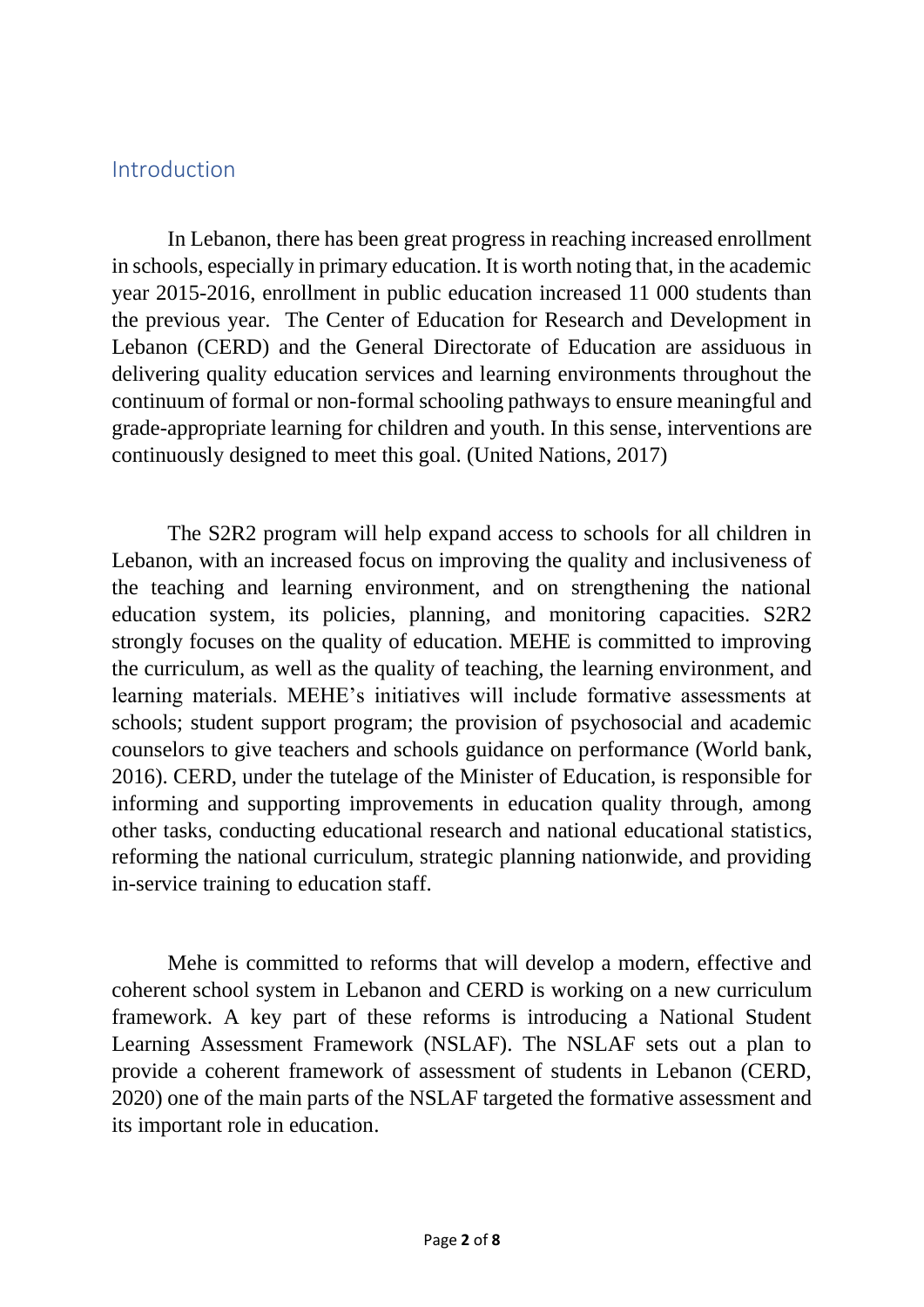The formative assessment framework has been developed by CERD under the 4<sup>th</sup> component of the S2R2 program, based on this framework, Mathematics, and Arabic digital sample lessons were authored and designed to inform teachers' instructions and support them in scaffolding students according to their performance.

CERD has recommended the implementation of the formative assessment process to test the effect of using formative assessment strategies on the achievement of grade 3 students in mathematics and Arabic.

## <span id="page-3-1"></span><span id="page-3-0"></span>Implementation Sampling methodology **Simplified sampling methodology**

.

In this study, and to optimize the selections of the 180 schools, we used the "quota sampling method", which is a non-probabilistic sampling method, based on logic, common sense, and knowledge of the field. (Py, 2013). Quota sampling is a method of stratified sampling in which the selection within strata is nonrandom. Selection is normally left to the discretion of the interviewer, and it is this characteristic that destroys any pretensions towards randomness. In our study, and in the vast majority of CRDP's studies and in order to optimize the selection of the schools, we took the following quotas into consideration: governorates and the school foreign language of instruction (French, English and trilingual). The quotas calculus was based on the school population record published by CRDP in their 2020-2021 statistical bulletin (CRDP,2021)

The choice of the 180 schools is represented in the table below: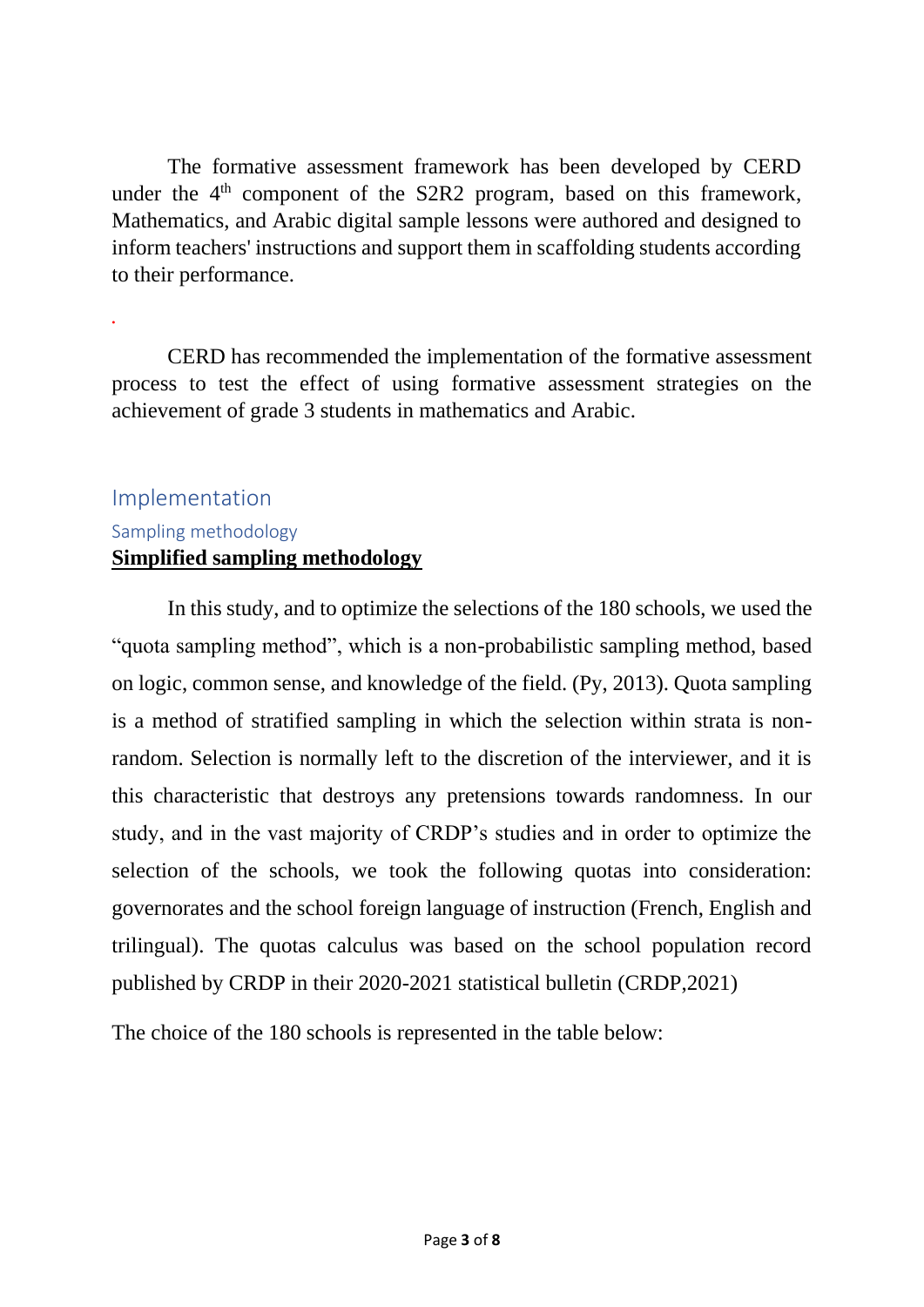|                     |                       | Foreign  | language | <b>of</b>      |              |
|---------------------|-----------------------|----------|----------|----------------|--------------|
|                     | instruction           |          |          |                |              |
|                     |                       | French   | English  | Trilingual     | <b>Total</b> |
| <b>Governorates</b> | <b>Beirut</b>         | 3        | 3        |                | 7            |
|                     | Mont-Lebanon          | 5        | 7        | $\overline{0}$ | 12           |
|                     | (with Beirut          |          |          |                |              |
|                     | Suburbs)              |          |          |                |              |
|                     | Mont-Lebanon          | 7        | 12       | 1              | 20           |
|                     | (without)<br>Beirut   |          |          |                |              |
|                     | Suburbs)              |          |          |                |              |
|                     | North                 | 35       |          | $\overline{0}$ | 36           |
|                     | Begaa                 | 6        | 11       | 1              | 18           |
|                     | South                 | 3        | 15       | 7              | 25           |
|                     | Nabatiyeh             | $\theta$ | 7        | 10             | 17           |
|                     | Akkar                 | 31       | 0        | $\overline{0}$ | 31           |
|                     | <b>Baalbek-Hermel</b> | 9        | 4        |                | 14           |
| <b>Total</b>        |                       | 99       | 60       | 21             | 180          |

*Table 1: distribution of schools in the selected sample*

#### <span id="page-4-0"></span>Process

The process of implementation was divided into 2 phases to control the variables and assure the correct implementation and make sure that all teachers involved are ready for the process and aware of all its steps to ensure a smooth and reliable data collection.

## **Phase 1:**

Training sessions were given to teachers, during which the process of the study was explained.

First training sessions were scheduled before the first phase of implementation. Teachers were divided into groups of 60 teachers (30 schools from which one math teacher and one Arabic teacher were invited).

During these sessions, the research process was explained in detail. Expectations and deadlines were set and discussed with trainees.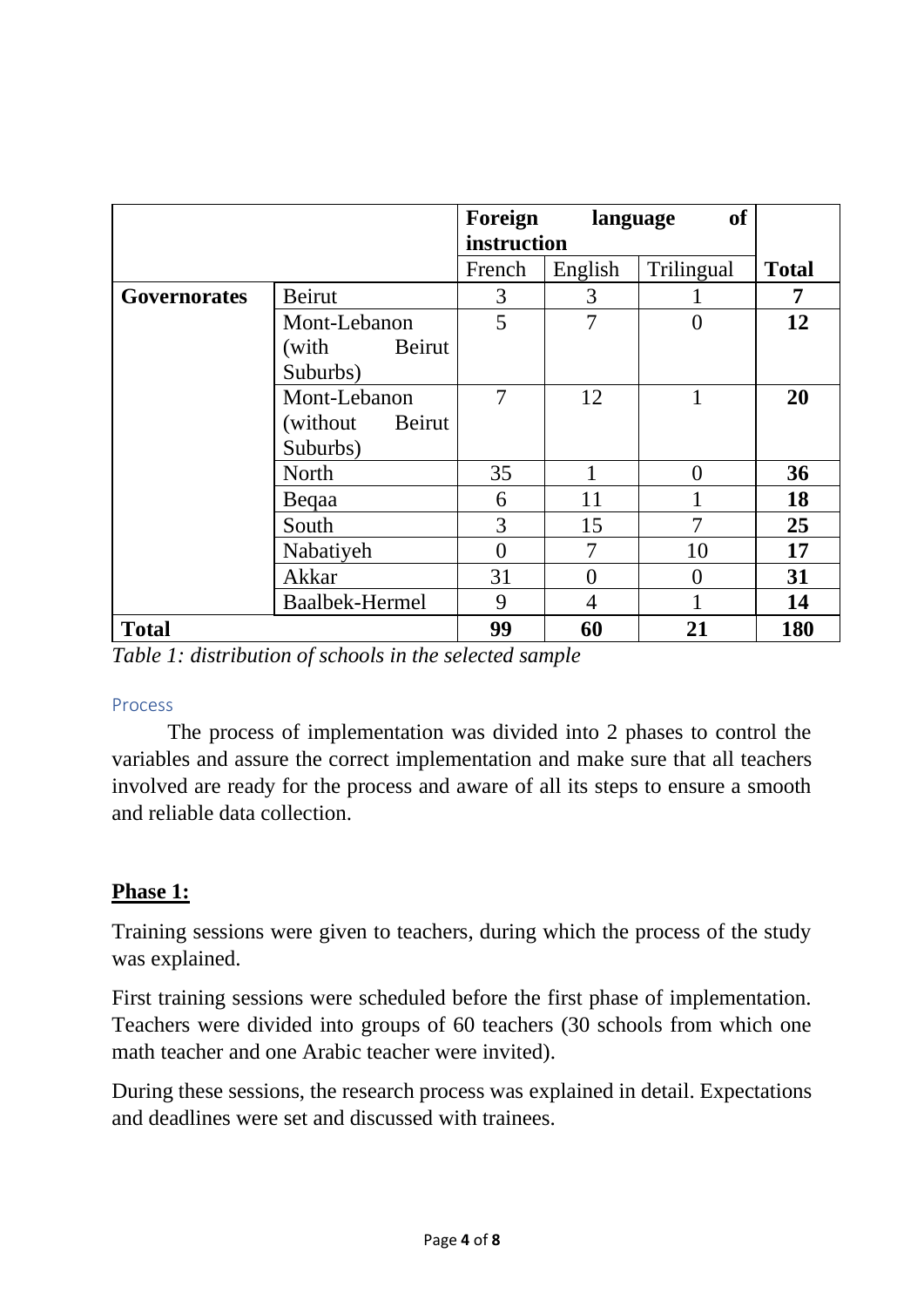All teachers showed interest in being part of this research and participated in the discussions. They shared their expectations, limitations and worries which were all clarified by the trainers. The team ensured that all teachers are present and ready to implement the process as planned.

The presentation included a timeline in which the trainers explained each step of the first phase in addition to the required work from teachers from delivering the assigned objective to performing the first assessment, grading the papers, and uploading the grades.

After training sessions were done, documents that are related to the first phase of the experiment were shared with teachers. These documents include the first assessment document, the evaluation criteria to be applied so that all teachers follow the same grading schema as well as a sheet on which grades must be uploaded. The team kept a continuous contact and follow up so that all teachers will be able to deliver the required documents on time. This follow up continued during the grades submission by schools in order to confirm the validity of the data sent.

### **Phase 2:**

The second phase of the implementation started with training sessions. Teachers were divided into groups of 30 teachers. Each group attended a sixhour-session in which the trainers recalled the steps of the implementation through an interactive activity that focused on embedding the "formative assessment" in its steps. Trainers guided teachers to define the formative assessment through a rich discussion about their experiences. All types of formative assessment were displayed and explained in detail. Teachers were very interested in sharing their point of view and exchanging expertise with fellow teachers.

Teachers were then shown the steps of implementing the "formative assessment" in delivering the assigned objective. A demo lesson took place where the trainers explained the parts of the lesson that will be covered during the coming phase and focused on all aspects of formative assessment embedded in the lesson.

Deadlines and expectations were discussed and finalized as well.

After training sessions, documents related to the second phase were shared with the teachers and the implementation took places in classes.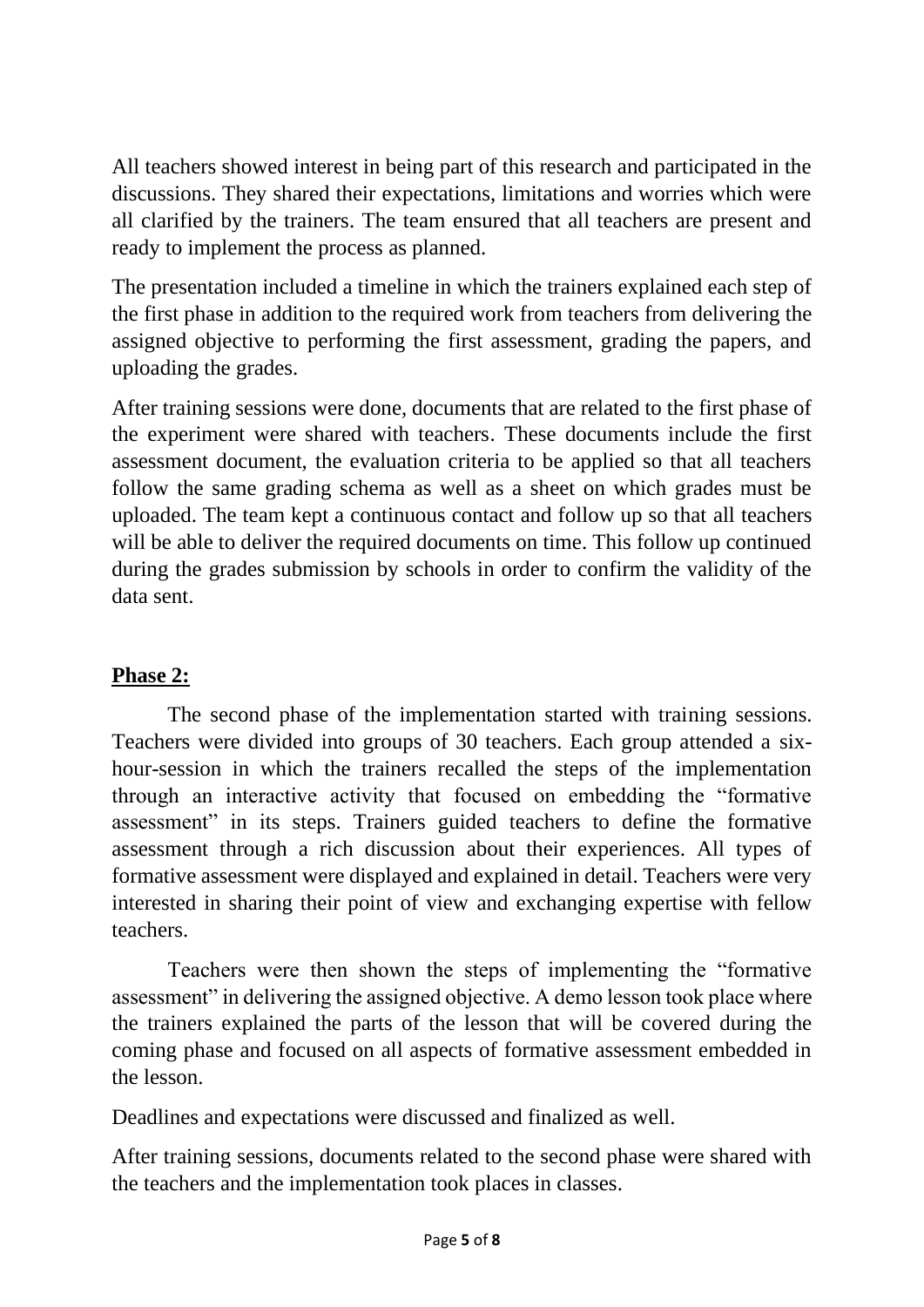Teachers submitted their grades for the second phase of the implementation and the team confirmed the data through direct contact with the teachers.

#### <span id="page-6-0"></span>Results comparisons:

In our study, and in order to verify if there's a significant improvement of the student's results before and after the formative assessment implementation, and after verifying the normality of our quantitative variables using the Kolmogorovsmirnov (KS) test of normality, we used the paired samples T-test to compare the means of the different questions in the Arabic and the Math test as well as the total scores of both subject.

We have to note that the Paired sample t-test or the dependent t-test compares the means between two related groups on the same continuous, dependent variable considering that the variables are normally distributed. In testing the hypotheses of our research, there are two ways to do this work: either use the test statistic or use the p-value. The latter approach (which is also called the observed significance level) is based on a probability called the *p-value*. Assuming the null hypothesis is true; the p-value is the probability of obtaining a sample result that is at least as unlikely as what is observed (Anderson et al., 2003, p. 348). The current study uses the dependent t-test as a statistical tool and the pvalue approach to test the research hypotheses at a maximum significance level of 5% ( $\alpha$  = 0.05)

The main descriptive statistics results of the questions and the total scores are represented in the table below: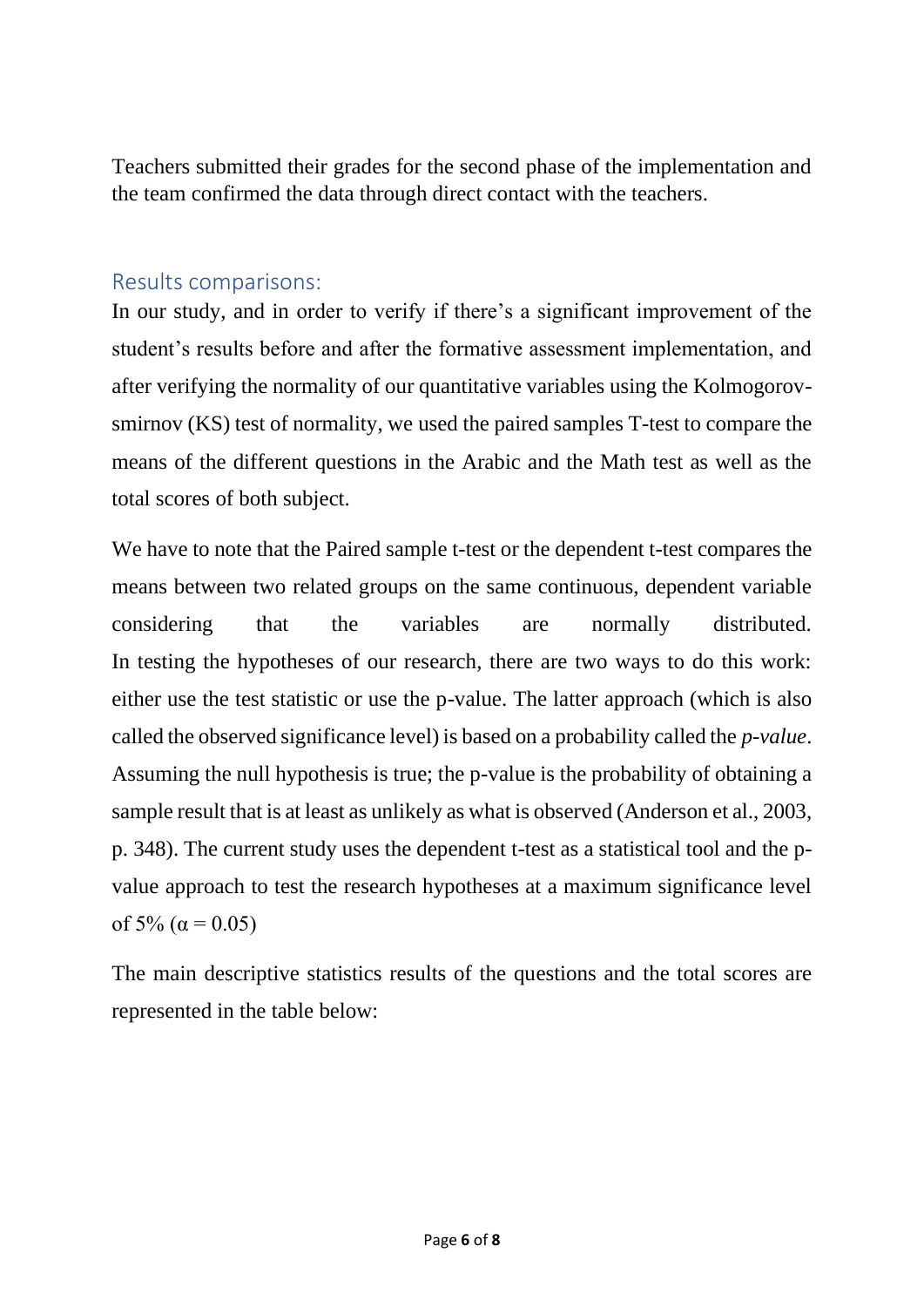| Pair                             | <b>Mean</b> | <b>Std. Deviation</b> | <b>Coefficient</b><br>of<br>variation |
|----------------------------------|-------------|-----------------------|---------------------------------------|
| phase1.01 arabic                 | 2.1920      | 0.93067               | 0.42                                  |
| phase2_.Q1_arabic                | 2.2492      | 0.85130               | 0.38                                  |
| $phase1$ $\_$ . $Q2$ $\_$ arabic | 1.6452      | 1.02708               | 0.62                                  |
| phase2 .Q2 arabic                | 1.8033      | 1.03513               | 0.57                                  |
| phase1_.Q3_arabic                | 1.2692      | 0.73622               | 0.58                                  |
| phase2 .Q3 arabic                | 1.1959      | 0.72754               | 0.61                                  |
| phase1<br>.04 arabic             | 4.0316      | 4.08201               | 1.01                                  |
| phase2_.Q4_arabic                | 5.2835      | 4.44088               | 0.84                                  |
| phase1_Total_arabic              | 9.1379      | 5.81907               | 0.64                                  |
| phase2_Total_arabic              | 10.5319     | 6.23781               | 0.59                                  |
| phase1_.Q1_math                  | 1.31        | 0.873                 | 0.67                                  |
| phase2_.Q1_math                  | 1.50        | 0.780                 | 0.52                                  |
| phase1_Q2_math                   | 1.67        | 0.701                 | 0.42                                  |
| phase2_.Q2_math                  | 1.77        | 0.596                 | 0.34                                  |
| phase1 .Q3 math                  | 1.29        | 0.851                 | 0.66                                  |
| phase2_.Q3_math                  | 1.46        | 0.800                 | 0.55                                  |
| phase1 .04 math                  | 1.24        | 0.903                 | 0.73                                  |
| phase2 .Q4 math                  | 1.06        | 0.908                 | 0.86                                  |
| phase1.05 math                   | 1.30        | 0.843                 | 0.65                                  |
| phase2 .Q5 math                  | 1.23        | 0.821                 | 0.66                                  |
| phase1.06 math                   | 0.90        | 0.916                 | 1.02                                  |
| phase2.06 math                   | 1.00        | 0.858                 | 0.86                                  |
| phase1.07 math                   | 1.13        | 0.816                 | 0.72                                  |
| phase2_.Q7_math                  | 1.17        | 0.826                 | 0.71                                  |
| phase1<br>.Q8_math               | 0.93        | 0.849                 | 0.92                                  |
| $phase2$ . $Q8$ _math            | 1.20        | 0.836                 | 0.70                                  |
| phase1_Q9a_math                  | 0.81        | 0.856                 | 1.06                                  |
| phase2_.Q9a_math                 | 0.71        | 0.891                 | 1.25                                  |
| phase1_.Q9b_math                 | 0.42        | 0.763                 | 1.81                                  |
| phase2_.Q9b_math                 | 0.41        | 0.755                 | 1.82                                  |
| phase1_Total_math                | 10.99       | 5.823                 | 0.53                                  |
| phase2_Total_math                | 11.52       | 5.476                 | 0.48                                  |

*Table 2: main descriptive statistics*